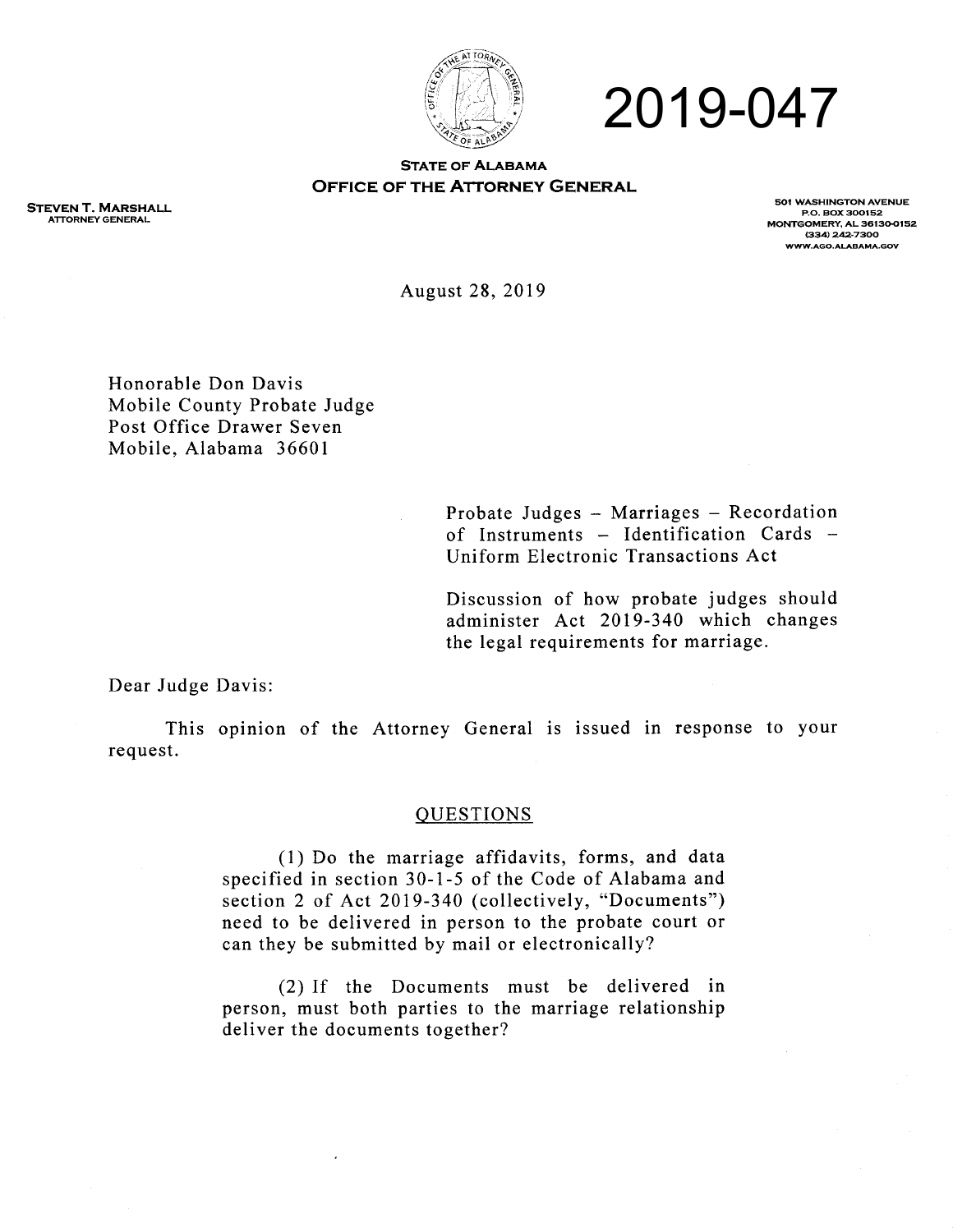(3) If electronic transmittal of the Documents is permitted, must the parties submit proof identification with the Documents? of

(4) Must parents/guardians providing consent for a person over 16 and under 18 years of age to marry appear in person as well with the minors?

(5) If parental/guardian consent is needed, must proof be submitted as to the parental or guardianship relation to the minor?

(6) Does the signature of the parent or guardian granting consent have to be dated the same date as the minor's signature?

(7) Must each party declare his or her country of citizenship in the Documents?

(8) Must the parties be physically present in the state at the time of the execution of the Documents?

(9) If not, may any United States citizen marry <sup>a</sup> person he or she has never met who resides in another country?

( 10) May two citizens of a foreign country submit Documents by mail and be considered married under Alabama 1aw, without ever being physically present in the state?

(ll) If the thirtieth day following the execution of the Documents is during a weekend or on a holiday, does the thirty-day deadline extend to the following business day?

(12) When does the thirty-day period for recording the Documents in court commence when the parties execute the Documents on different dates?

(13) May court staff reject Documents that do not contain all of the information required by the act or that are not submitted within thirty days of execution?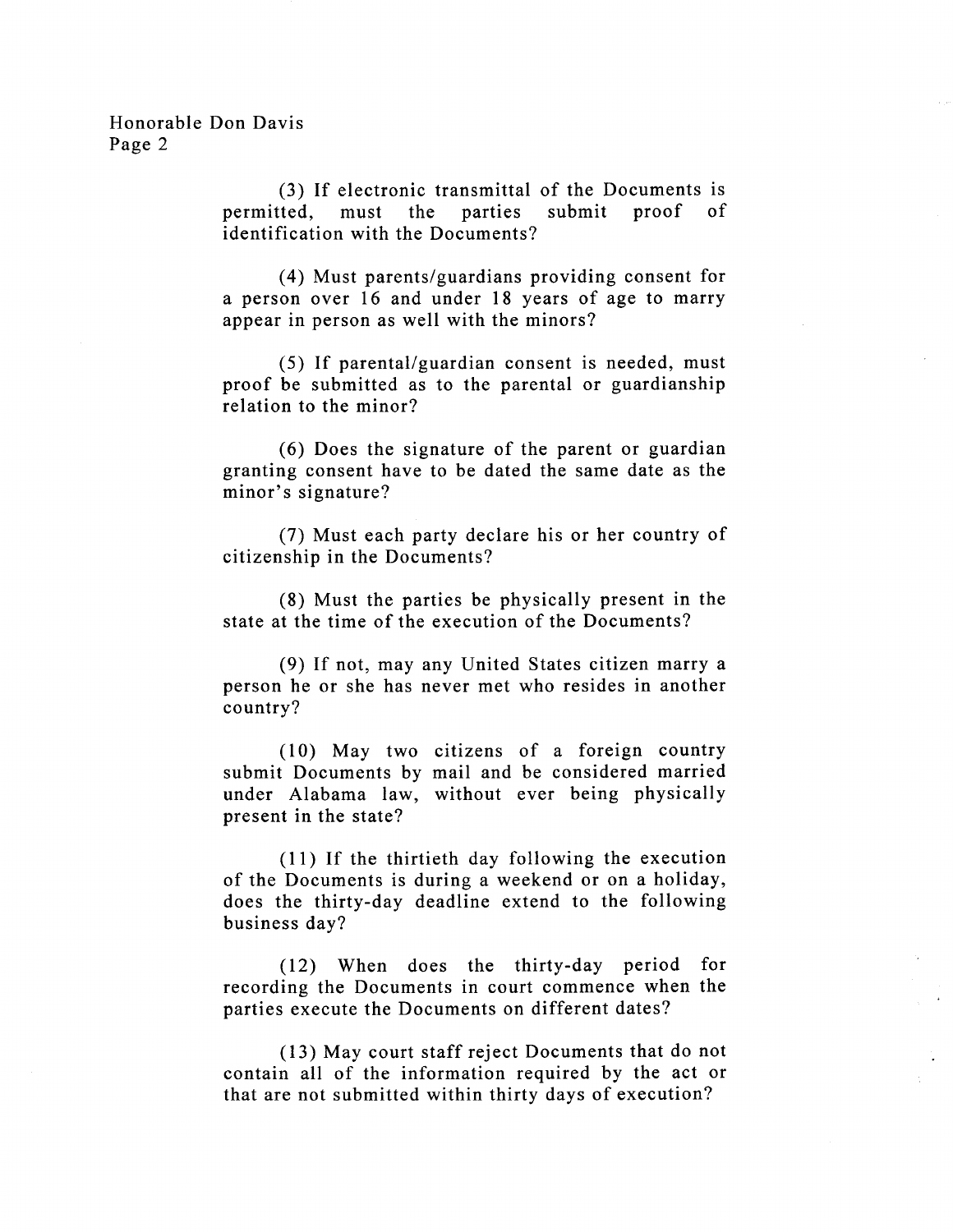( 14) Should the court accept handwritten Documents and, if so, should staff reject illegible documents?

(15) Pursuant to section 22-9A-6 of the Code of Alabama, may the court or the State Board of Health require information and documentation not expressly required under section 2(b) of the act?

(16) If "original documentation" in section 30-1- 12 of the Code of Alabama and "copy of the form" in section 2(e) of the act are the same form, then should the probate judge send the "original" or a "copy" to the Office of Vital Statistics? If the original is to be sent, does the person presenting the documentation for recording receive only a copy and should it be certified? If a copy is to be sent, does the person presenting the documentation for recording receive the original?

(17) If a court has a policy prohibiting clerks from administering notary acknowledgments on any documents filed in their office, does the act require clerks who are notaries public to administer a notary acknowledgment in regards to an "affidavit" required by the act?

## FACTS AND ANALYSIS

Act 2019-340 fundamentally changes the process in which couples are married in the State of Alabama, abolishing the old requirements that a couple obtain a marriage license from a probate judge and participate in <sup>a</sup> solemnization ceremony. Ala. Acts No. 2019-340. The act repealed sections 30-1-9, 30-1-10, 30-1-11, 30-1-13, and 30-l-14 of the Code of Alabama, amended sections 22-9A-17, 30-l-5, 30-l-I2, and 30-1-16, and added section 30-l-21. Under the act, the old requirements are replaced with the recordation of a "marriage document" in probate court. ALA. CODE  $\S$  30-1-21 (Westlaw 2019). Your request presents numerous concerns affecting probate judges who are charged with administering the new marriage law.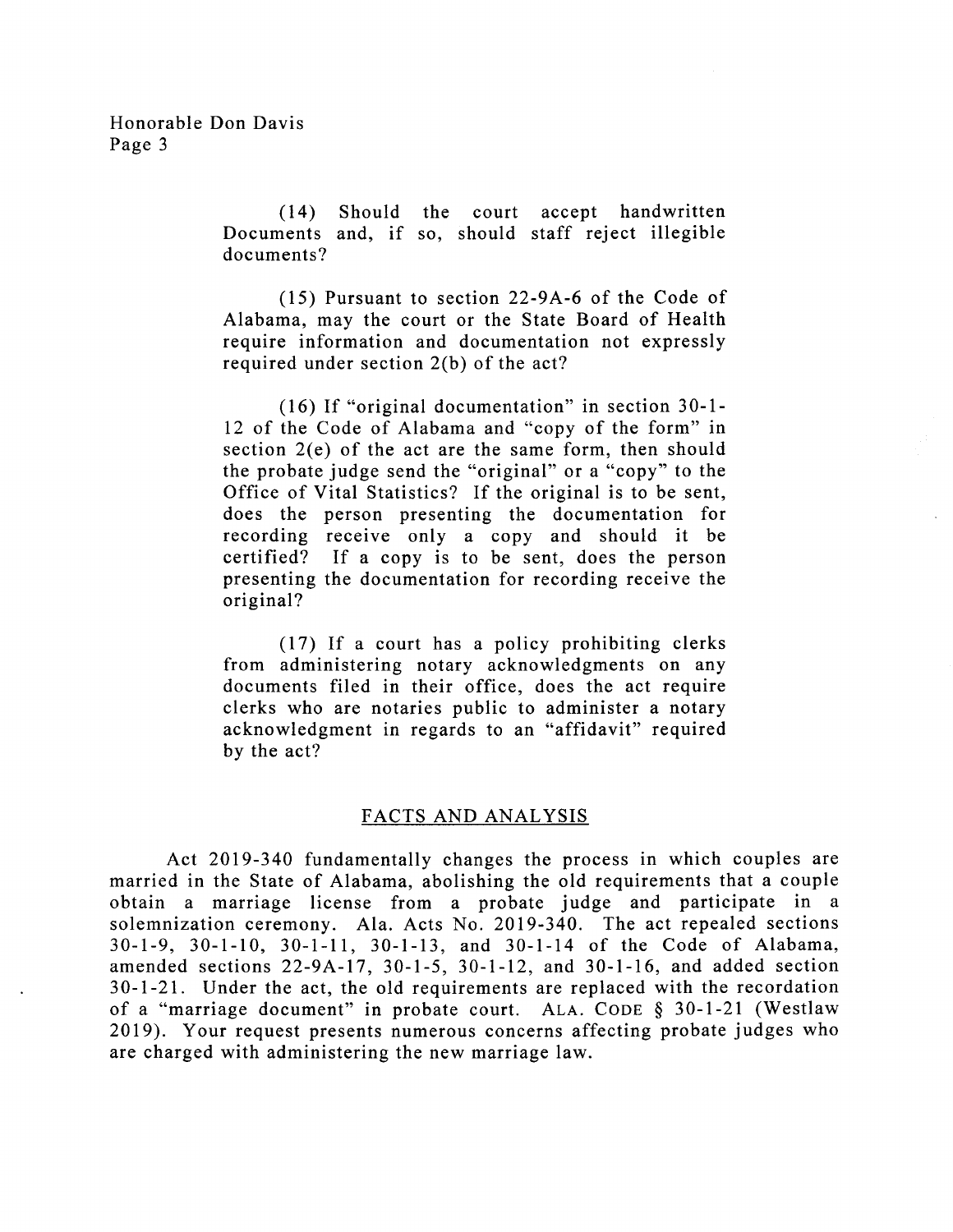The requirements for marriage before the effective date of the act were set out in section 30-1-9 as follows:

> No marriage shall be solemnized without <sup>a</sup> license. Marriage licenses may be issued by the judges of probate of the several counties. The license is an authority to anyone qualified to solemnize marriage to join together in matrimony the persons therein named. Any license issued under the provisions of this section shall be invalid if the marriage for which it was issued has not been solemnized within 30 days from the date of issuance. No person now or hereafter authorized by law to solemnize marriages shall perform any ceremony or solemnize any marriage if the license issued for such marriage has become invalid. The license shall have stamped or printed upon it the words: "This license is void after 30 days from date unless the marriage is solemnized within said time."

ALA. CODE  $$30-1-9(2016)$  (emphasis added).

According to section  $2(g)$  of the act, however, "[a]ll requirements to obtain a marriage license by the State of Alabama are hereby abolished and repealed. The requirement of a ceremony of marriage to solemnize the marriage is abolished." ALA. CODE  $\S$  30-1-21(g) (Westlaw 2019). Furthermore, section 2(a) underscores that all previous requirements to obtain a marriage are being abolished, stating that, "[o]n the effective date of this act and thereafter, the only requirement for a marriage in this state shall be for parties who are otherwise legally authorized to be married to enter into a marriage as provided in this section." ALA. CODE  $\S$  30-1-21(a) (Westlaw 2019) (emphasis added).

The act rewrote section 22-9A-17. Section 22-9A-17(a) concisely states the new requirements for couples to marry as follows:

> (a) Two persons desiring to unite in marriage may do so by submitting the affidavits, forms, and data specified in Section 30-1-5 and Section 2 of the act amending this section for recording with the office of the judge of probate. The recording of the affidavits, forms, and data establishes legal recognition of the marriage as of the date the affidavits and forms were properly signed by the two parties so long as such documentation was provided to the probate office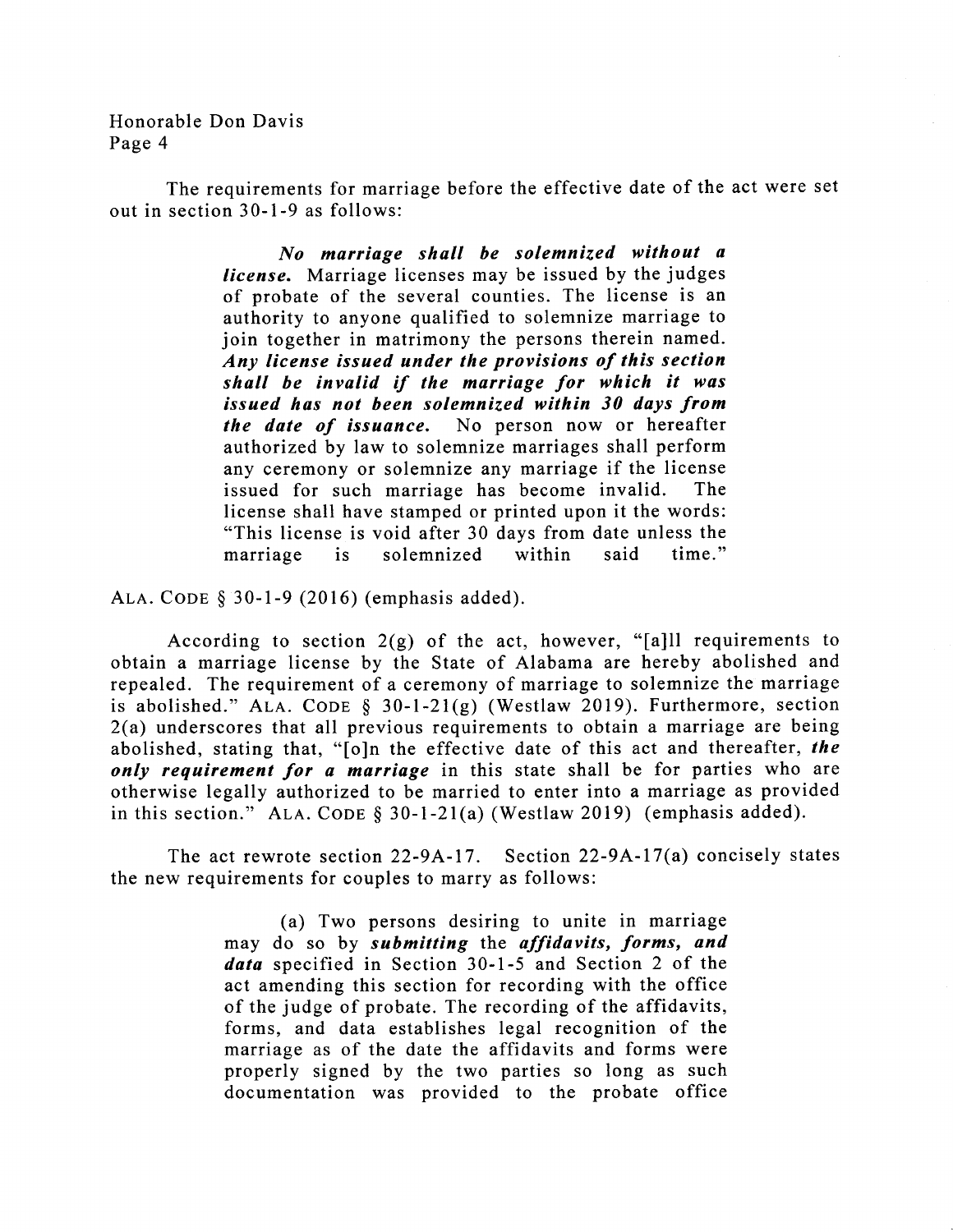> within 30 days of the signatures of the parties. Each marriage filed with the probate office shall be filed and registered with the Office of Vital Statistics.

ALA. CODE  $\S$  22-9A-17(a) (Westlaw 2019) (emphasis added).

or

Section 2(b) of the act sets out the required "minimum information" that must be included in the "marriage document" (in addition to "information to identify the parties as set forth in section  $22-9A-6$ ...."). ALA. CODE § 30-1-2l(b) (Westlaw 2019). These requirements are listed as follows:

(1) The full legal names of both of the parties.

(2) A notarized affidavit from each party declaring all of the following:

a. The affiant is not currently married.

b.1. The affiant is at least 18 years of age;

2. The affiant is at least 16 and under 18 years of age and has the consent of a parent or guardian.

c. The affiant is legally competent to enter into a marriage.

d. The parties are not related by blood or adoption such that the marriage would violate Section 13A-13-3, Code of Alabama 1975.

e. The affiant is entering into the marriage voluntarily and of his or her own free will and not under duress or undue influence.

(3) The signatures of the parties.

 $Id.$ 

In addition, before its amendment, section 30-l-5 required "the consent of the parents or guardians of the minor to the marriage, to be given either personally or in writing, and, if the latter, the execution thereof shall be proved." ALA. CODE  $\frac{1}{9}$  30-1-5 (2016) (emphasis added). The statute now provides that this consent "shall be in the form of an affidavit signed by a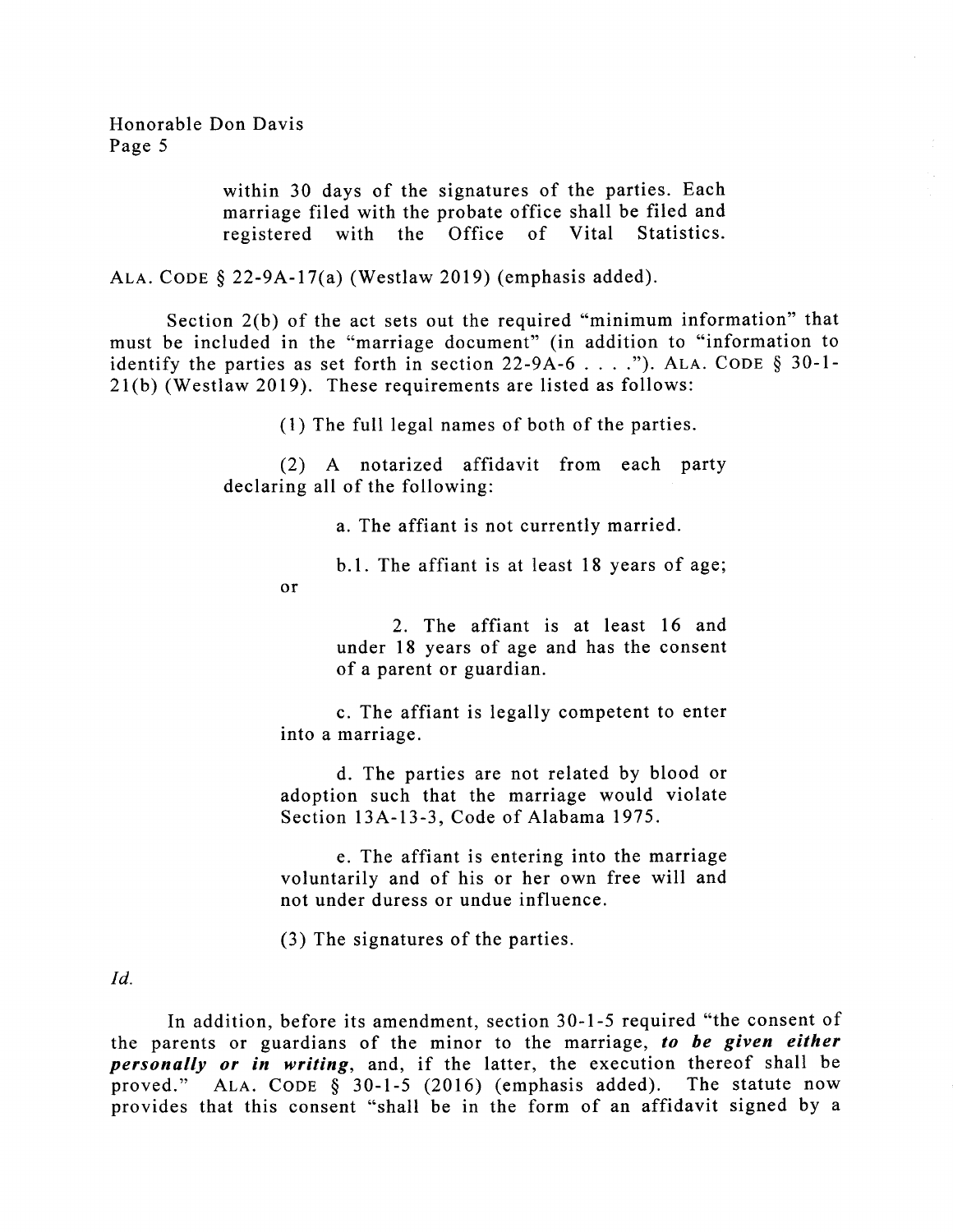parent or guardian, notarized, and filed with the probate court." ALA. CODE  $\S$ 30-1-5 (Westlaw 2019).

You first ask whether the Documents submitted pursuant to section 2 of the act and section 30-1-5 must be submitted to the probate court in person or may they be submitted by mail or electronically. Under the former version of section 30-1-5, the probate judge had the discretion to require the parents or guardians of persons between 16 and 18 years of age to give consent "either personally or in writing . . . ." ALA. CODE  $\S$  30-1-5 (2016). As discussed above, however, this provision was abolished and the new provision requires merely a signed affidavit to be filed in probate court. Likewise, section 2(c) of the act only requires that the marriage document be executed by the parties and recorded with the probate judge "within 30 days of the date of the last party's signature. . . ." ALA. CODE  $\S$  30-1-21(c) (Westlaw 2019). Whereas the act primarily relies on passive language to explain what needs to done with the Documents, its only required active conduct on the part of marrying couples in relation to the Documents is that they "submit" them to the probate court pursuant to section 22-9A-17(a). ALA. CODE  $\S$  22-9A-17(a) (Westlaw 2019).

The term "submit" is broad enough to allow for marrying couples to provide the Documents to the probate court either personally or through the mail. According to Webster's Seventh New Collegiate Dictionary, "submit" is defined as "to make available" or "offer." WEBSTER'S SEVENTH NEW defined as "to make available" or "offer." COLLEGIATE DICTIONARY 875 (7th ed. 1976). The requirement that the affidavit be notarized does not preclude the Documents from being mailed, as such mailing would allow for the transmittal of the traditional signature and notary seal. Indeed, as this Office has recognized, notarized affidavits supporting absentee ballots may be delivered by United States mail or hand-delivery. Opinion to Honorable Leland Avery, Hale County Probate Judge, dated June 26, 2000.

The question of whether the Documents may be submitted electronically is problematic because signatures and notary seals may not be transmitted electronically, at least in the traditional sense. The Legislature addressed this concern by passing the Uniform Electronic Transactions Act ("UETA"), codified in section 8-1A-1, et seq., of the Code of Alabama. ALA. CODE § § 8-1A-1 to 8-1A-20 (2017). The act provides that "[a] record or signature may not be denied legal effect or enforceability solely because it is in electronic form." Ala. CODE  $§ 8-1A-7(a)$  (2017). The UETA, however, expressly excludes transactions governed by "Ia] statute, regulation, or other rule of law governing adoption, divorce, or *other matters of family law*." ALA. CODE  $\S$  8-1A-3(b)(3) (2017) (emphasis added). Because the Comments for the statute clarify that "other Because the Comments for the statute clarify that "other matters of family law" include laws governing marriage, the UETA does not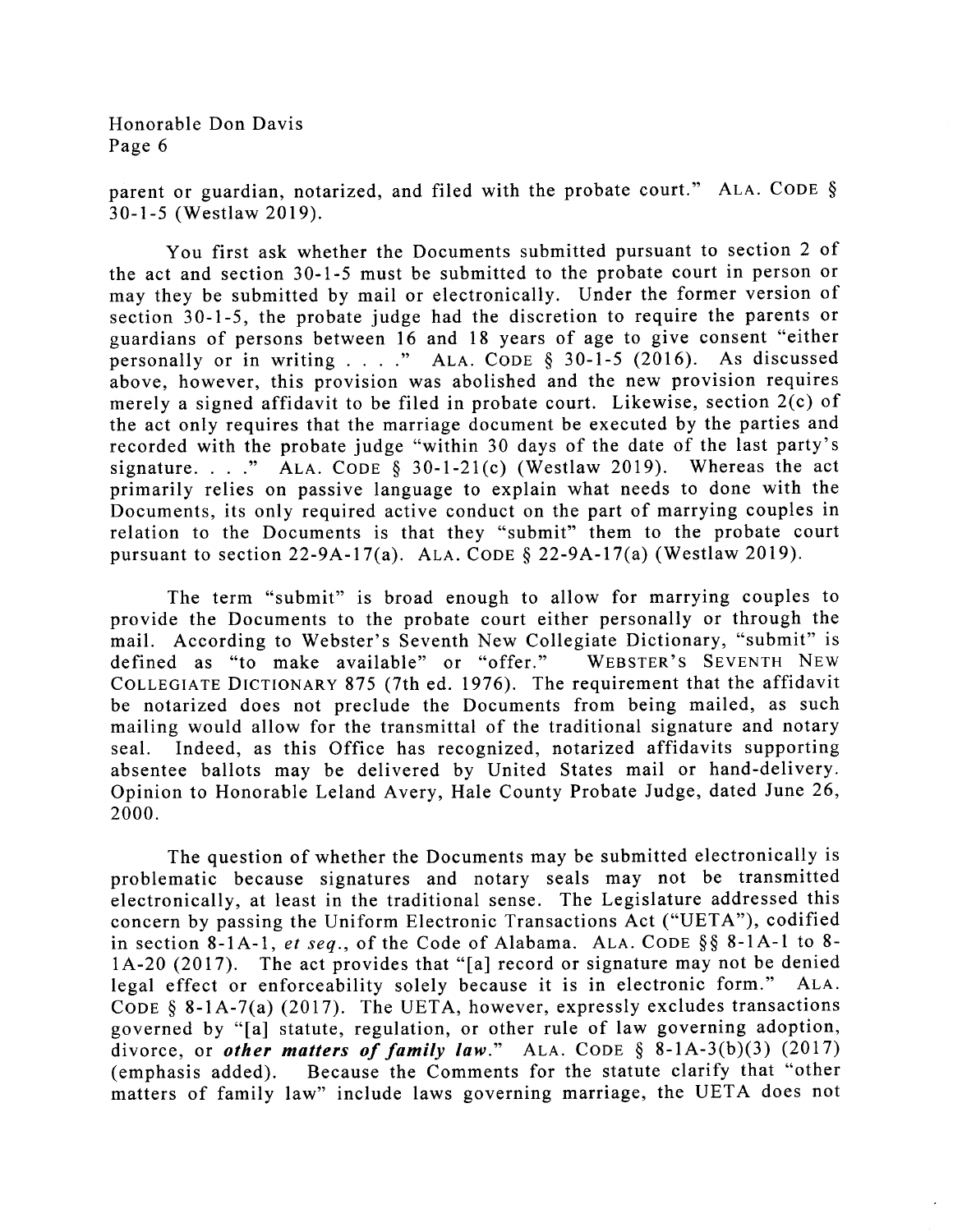provide a savings mechanism which would allow for the Documents to be submitted electronically. ALA. CODE  $\S$  8-1A-3 Alabama Comments to Section 3 (2017). This Office is unaware of any other provision which would allow for signatures and notary seals to be in electronic form. Accordingly, the signatures and notary seals to be in electronic form. Documents must be submitted either through mail or hand-delivery.

Because the Documents may be delivered through the mail or personally but not electronically, your second, third, and fourth questions are moot. Regardless, the act does not include any language requiring that the parties deliver the Documents "together" or that the parents and/or minors appear in person. This Office has stated that "the Attorney General may not construe or expand the language of a statute which is clear and unambiguous on its face." Opinion to Honorable Martha A. Elrod, City Clerk/Treasurer, City of Gadsden, dated January 16, 1992, A.G. No. 92-00113 at 2. See also, Blue Cross & Blue Shield of Alabama, Inc., v. Nielsen, Tl4 So. 2d 293,296 (Ala. 1998) ("Words used in a statute must be given their natural, plain, ordinary, and commonly understood meaning, and where plain language is used a court is bound to interpret that language to mean exactly what it says."). As pointed out above, the former requirement set out in section 30-l-5 giving the probate judge discretion to require consent "either personally or in writing" has been abolished and replaced with the requirement that consent be given through notarized affidavits filed in the probate court.

You next ask what proof is required as to the parental or guardianship relation to the minor when consent of a parent or guardian is necessary. That question is answered by the plain language of section 30-1-5, which provides that "*[e]vidence of consent shall be in the form of an affidavit* signed by a parent or guardian, notarized, and filed with the probate court." ALA. CODE § 30-l-5 (Westlaw 2019) (emphasis added). By signing such a consent form before a notary, the parent or guardian must affirm that he or she is either the parent or guardian of the minor and that he or she consents to the marriage of the minor.

You further ask if the signature of the parent or guardian granting consent must be dated the same date as or a date prior to the date of the minor's signature. Section 30-1-5 merely requires that the parent or guardian sign an affidavit to be notarized and filed in probate court and does not specify any timing requirement in relation to when the minor signs the Documents. Your seventh question concerns whether each party is required to declare his or her country of citizenship in the Documents. Because the language of the act does not express any such requirement, this Office will not presume one. It should be noted, however, that section 2(b) provides that "[t]he marriage document required to be executed by the parties shall contain information to identify the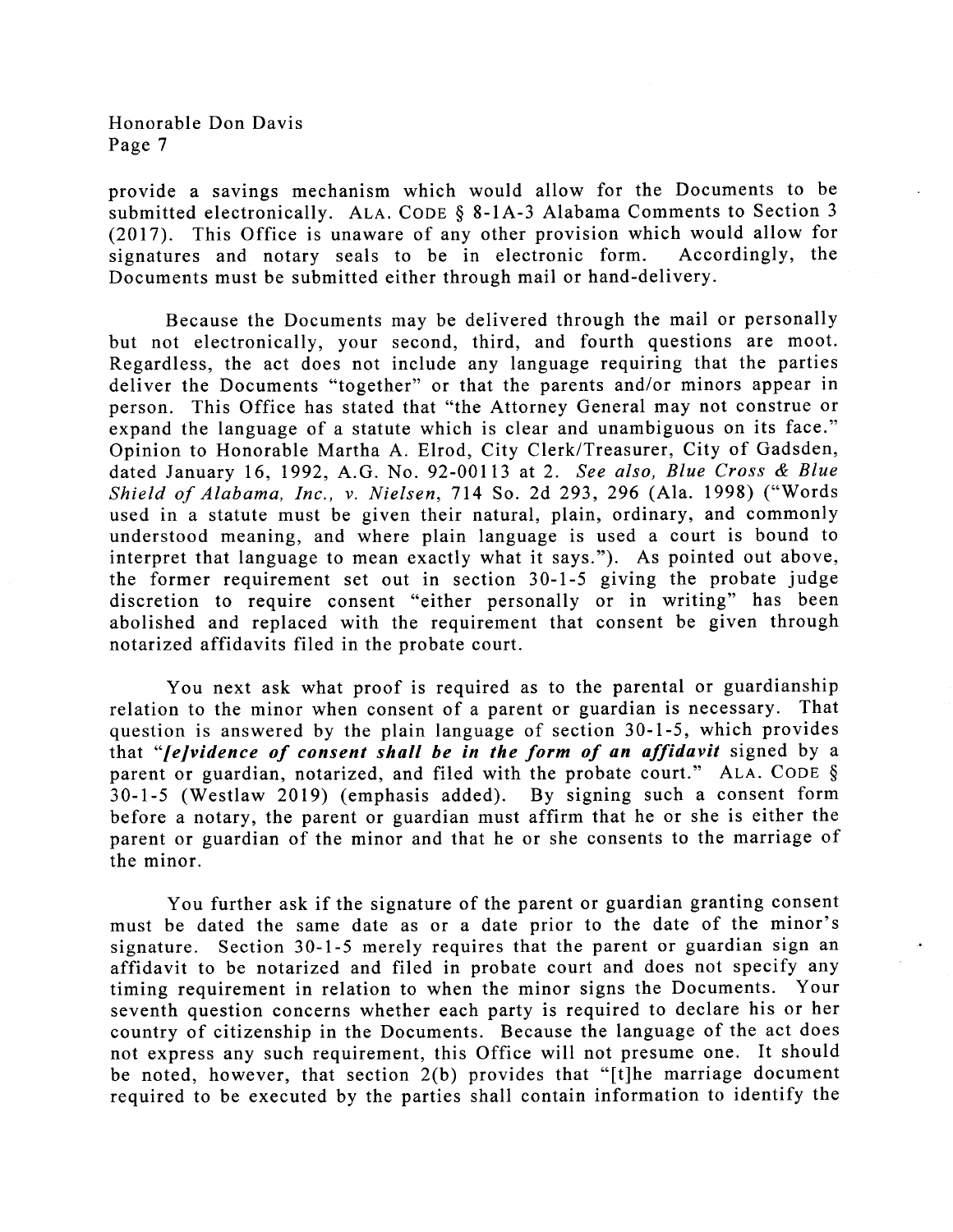parties as set forth in section 22-9A-6 . . . ." ALA. CODE  $\S 30$ -1-21(b) (Westlaw 2019). Section 22-9A-6(a) authorizes the State Board of Health ("Board") to require by rule additional information to be included in marriage certificates. ALA. CODE  $\S$  22-9A-6(a) (2015). If the Board so requires, such information should be included in the Documents.

You next ask if the parties must be physically present in the state at the time of execution of the Documents. The language of the act includes no such requirement and no requirements that the parties reside in the United States or that they have ever met each other. In fact, nothing in the act prohibits two citizens of a foreign country from submitting Documents by mail and being considered married under Alabama law, nor does it require them to ever be physically present in the state. Though this conclusion may be unforeseen, in interpreting a statute, this Office does not consider the intent or desirability of the Legislature's policy decisions but relies instead upon the text of the law as it is written.

You further ask when the deadline for recording the Documents occurs if the thirtieth day from the date of the last party's signature falls on a weekend or holiday. Section 2(c) of the act provides as follows:

> (c) A marriage conforming to the requirements of this section shall be valid on the date the marriage is executed by both parties, provided the affidavits, forms, and data are recorded in the office of the judge of probate within 30 days of the date of the last party's signature in accordance with Section 22-9A-17 of the<br>Code of Alabama 1975. Code of Alabama

ALA. CODE § 30-1-21(c) (Westlaw 2019) (emphasis added).

Section l-l-4 of the Code of Alabama states as follows:

Time within which any act is provided by law to be done must be computed by excluding the first day and including the last. However, if the last day is Sunday, or a legal holiday as defined in Section 1-3-8, or a day on which the office in which the act must be done shall close as permitted by any law of this state, the last day also must be excluded, and the next succeeding secular or working day shall be counted as the last day within which the act may be done.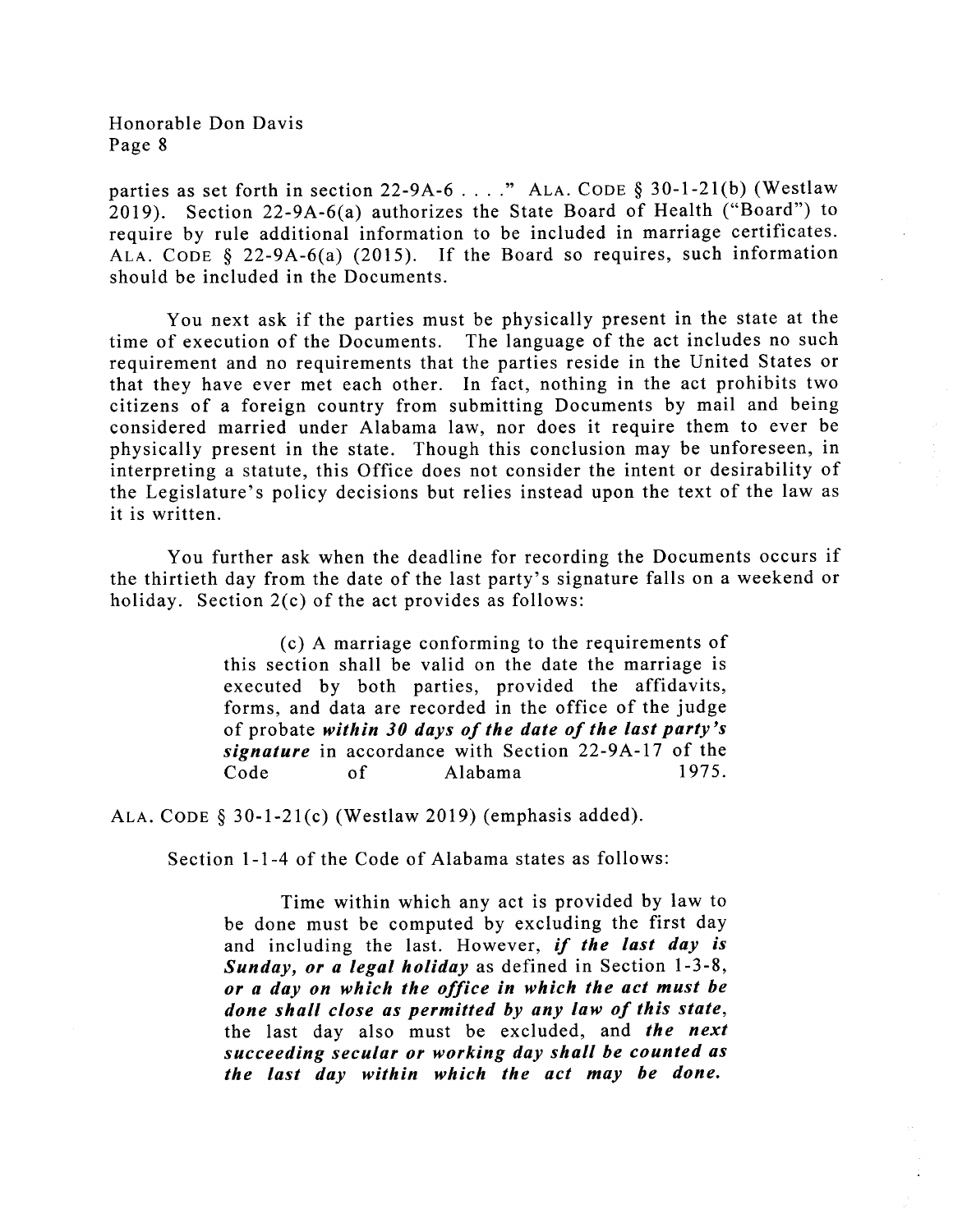ALA. CODE § 1-1-4 (1999) (emphasis added). Therefore, if the thirtieth day from the last party's signature (excluding the first day and including the last day) occurs on a Sunday or legal holiday, such day should be excluded and the next working day would be the deadline for recording the Documents. Saturdays, or any other day in which the probate court is closed pursuant to state law, should be treated in the same manner.

Your twelfth question concerns an apparent conflict between section I of the act amending section  $22-9A-17(a)$  and section  $2(c)$ . Whereas section  $22-9A-$ 17(a), as amended, requires the Documents to be "provided to the probate office within 30 days of the *signature of the parties*" [ALA. CODE  $\hat{\S}$  22-9A-17(a) (Westlaw 2019) (emphasis added)], section  $2(c)$  requires the Documents to be recorded "within 30 days of the *date of the last party's signature in accordance* with Section 22-9A-17 of the Code of Alabama 1975." ALA. CODE  $\S 30$ -1-21(c) (Westlaw 2019) (emphasis added). Although the reference in section 2(c) to section 22-9A-17 clarifies that its deadline should correspond with the deadline set out in that provision, its language is less specific. Section 2(c) clearly specifies that the deadline runs from the "last party's signature." On the other hand, section 22-9A-17's use of the language "signature of the parties" leaves open multiple interpretations, including two deadlines running from the signature of each party or one deadline running from the date when both parties have signed. Where statutes in pari materia are general and specific, the more specific statute controls the more general statute. Ex parte Coffee County Comm'n, 583 So.2d 985 (Ala.1991). Thus, the Documents must be provided to the probate court and recorded within 30 days from the date of the last party's signature.

You next ask if probate court staff is required to review the Documents and reject those that do not contain all of the information required by the act or that are not submitted within thirty days of execution. Section 2(b) provides that "[t]he marriage document required to be executed by the parties shall contain information to identify the parties as set forth in Section 22-9A-6, Code of Alabama 1975, as well as the following minimum information.  $\ldots$ ." ALA. CODE  $\S$  30-1-21(b) (Westlaw 2019) (emphasis added). "The word 'shall,' when used in a statute, is mandatory." Ex parte Nixon, 729 So. 2d 277, 278 (Ala.  $Ex$  parte Nixon, 729 So. 2d 277, 278 (Ala. 1998). Accordingly, this information is required to be in the Documents and, if not included, must be rejected by the probate judge. This conclusion is not included, must be rejected by the probate judge. consistent with an opinion to Honorable Beth Chapman, State Auditor, dated January 20, 2006, A.G. No. 2006-042. That opinion held that the board of registrars is required to reject an application for voter registration when the applicant submits incomplete or contradictory information regarding citizenship because such information is "material" to demonstrating the right to vote. Id. at 5-6. Similarly, because the information required under section 2(b) is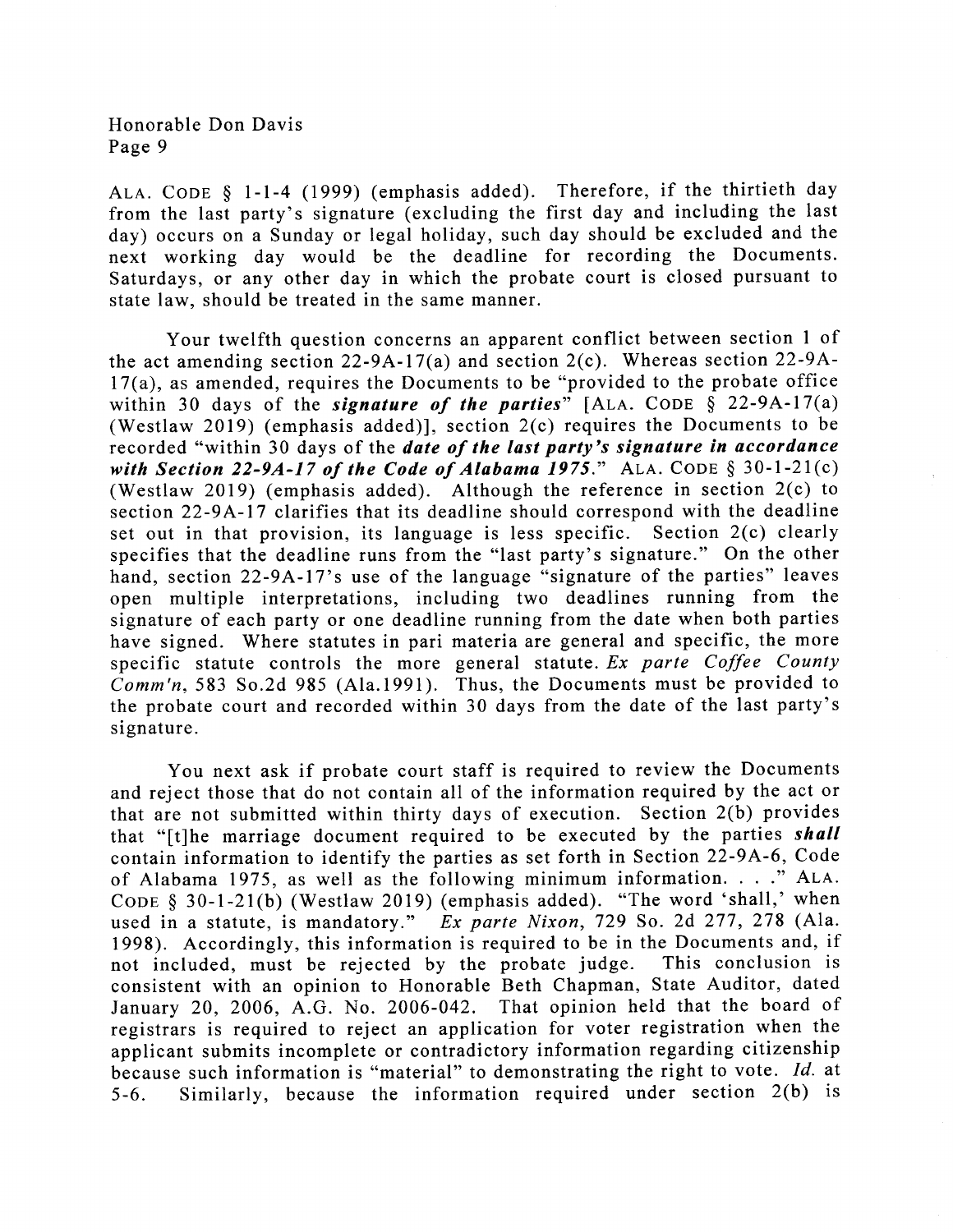mandatory, a probate court must reject Documents which do not include all of the information.

Because the requirement that the Documents be recorded within 30 days of the last party's signature is mandatory as well, the probate court should reject Documents submitted after the deadline. Both section 22-9A-17 and section 2(c) indicate that legal recognition of the marriage occurs when the Documents are recorded within 30 days of the last party's signature.

You next ask if the probate court may accept handwritten or illegible Documents. Section 2(h) of the act provides that the Alabama Law Institute and the Department of Public Health "shall prepare a form to meet the minimum requirements of this act." ALA. CODE  $\S$  30-1-21(h) (Westlaw 2019). While this provision itself does not make use of the form mandatory, Section 2(e) contemplates that the form will be completed by the parties and filed in the probate court. ALA. CODE § 30-1-21(e) (Westlaw 2019). Indeed, by stating that "[a] copy of the form provided by the Office of Vital Statistics shall be transmitted by the office of the judge of probate to the Office of Vital Statistics and made a part of its record," this provision makes use of the form mandatory. Id. (emphasis added). Nonetheless, the act does not specify that it must be filled out in any manner and, as a result, may be done so by hand, typewriter, or word processor. Illegible Documents which do not convey all of the information required under section 2(b), however, should be rejected.

Your next question concerns section  $2(b)$ 's requirement that the Documents include "information to identify the parties as set forth in section 22-9A-6 Code of Alabama 1975. . . ." ALA. CODE § 30-1-21(b) (Westlaw 2019). Section 22-9A-6(a) provides as follows:

> (a) The  $S$ tate Board of Health] shall by rule determine the items or information to be contained on certificates of birth, death, marriage, and divorce and on reports of fetal death and induced termination of pregnancy. Each certificate, report, and other document required by this chapter shall be in a format prescribed by the State Registrar.

ALA. CODE  $\S$  22-9A-6(a) (2015) (emphasis added). If the State Board of Health exercises its rulemaking authority and requires certain identification information to be included in marriage certificates, then the probate court should require such information to be included in the Documents. As discussed above, not only is information expressly listed in section 2(b) mandatory, but also information the Board requires pursuant to section  $22-9A-6(a)$ .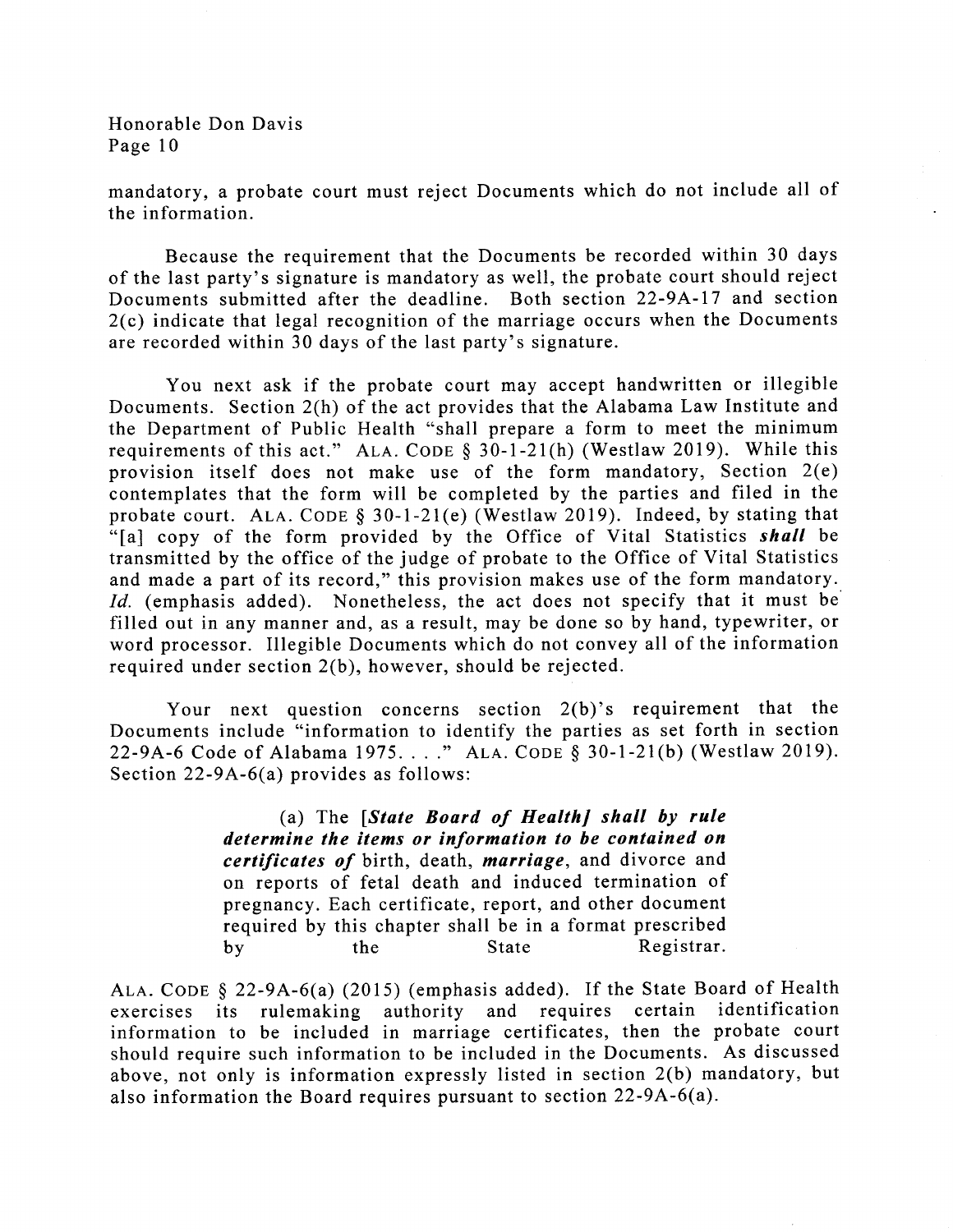The rulemaking authority of the Board should not be viewed as a nism to correct every nerceived gan in the new marriage law. An mechanism to correct every perceived gap in the new marriage law. administrative agency cannot usurp legislative powers or contravene a statute. Opinion to Honorable John W. Anderson, Executive Secretary, Alabama Peace Officers Standards and Training Commission, dated April 19, 1996, A.G. No. 96-00187. Any rule of the Board must be consistent with section 30-l-21(b), section 22-9A-6(a), and the other provisions of the act. Many of the concerns you have raised may be matters for the Legislature to address.

Your sixteenth question concerns an apparent conflict between amended section 30-1-12 and section 2(e). Section 30-1-12 now reads that "[t]he judge of probate shall record, in a permanent record, all marriages presented to the probate court and shall forward the *original* documentation to the Office of Vital Statistics in accordance with Section 22-9A-17." ALA. CODE  $\S$  30-1-12 (Westlaw 2019) (emphasis added). Section  $2(e)$ , however, provides that "[a] copy of the form provided by the Office of Vital Statistics shall be transmitted by the office of the judge of probate to the Office of Vital Statistics and made <sup>a</sup> part of its record." ALA. CODE § 30-1-21(e) (Westlaw 2019) (emphasis added). Reading section 30-l-12 in pari materia with section 2(e) indicates that the court should forward the original of the Documents completed by parties to the Office of Vital Statistics. The reference in section 2(e) to a "copy of the form" reflects that the Documents originate from the form provided by the Office of Vital Statistics but, once filled out by the parties, become an "original document" to be later forwarded back to that office by the court. Accordingly, the party presenting the Documents would receive a copy of the original. The act does not require the copy to be certified.

Your last question concerns whether probate court clerks who are notaries are required to notarize Documents presented by parties desiring to be married, especially when the court has a policy of prohibiting clerks from administering notary acknowledgements on documents filed in the office. The act includes no such requirement.

#### **CONCLUSION**

The marriage affidavits, forms, and data specified in section 30-1-5 of the Code of Alabama and section 2 of Act 2019-340 may be delivered in person or by mail to the probate court, not electronically.

By signing an affidavit providing consent for a person over 16 and under 18 years of age to marry, the parent or guardian must affirm that he or she is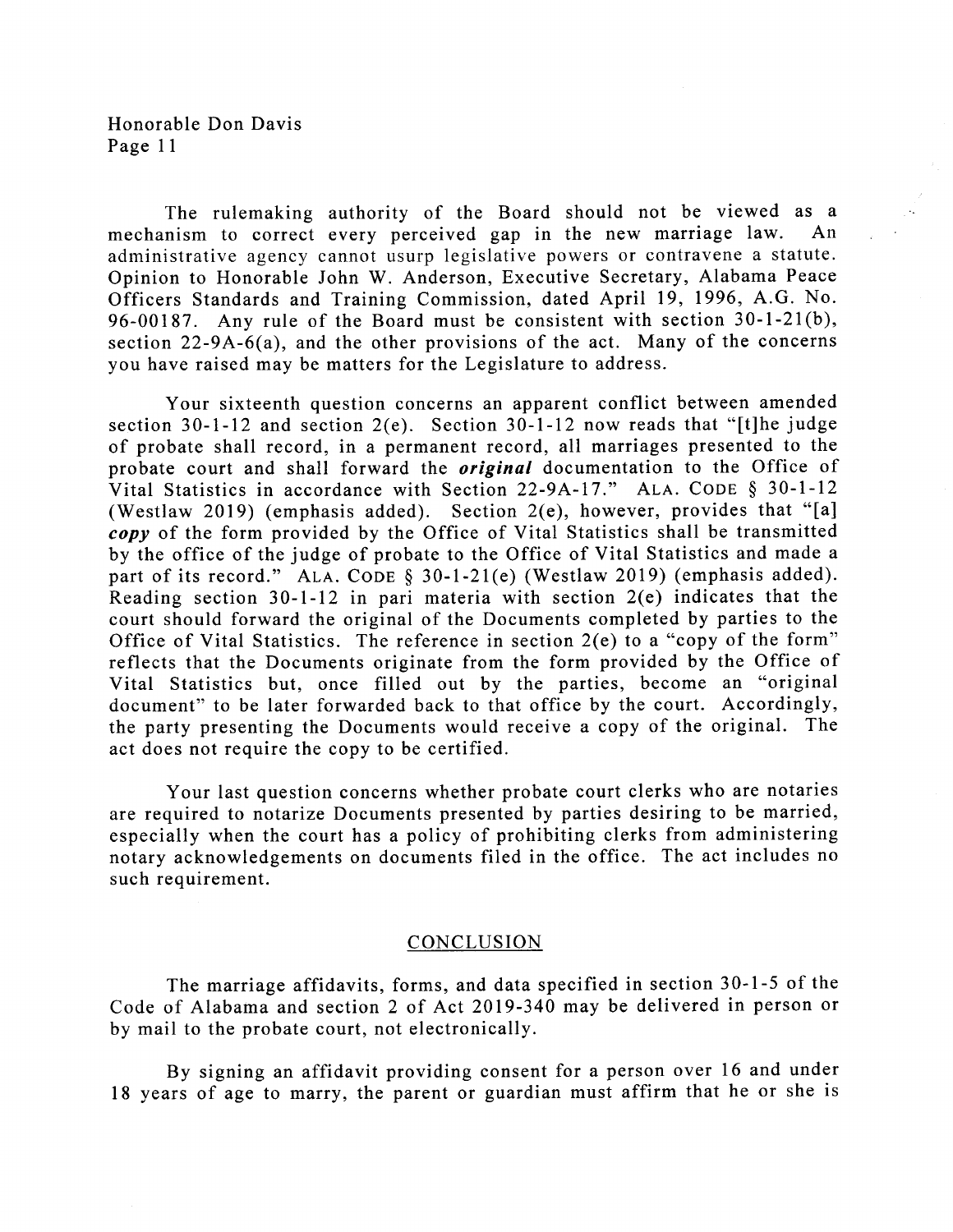either the parent or guardian of the minor and that he or she consents to the marriage of the minor.

The signature of the parent or guardian granting consent is valid so long as the parent or guardian signs prior to the Documents being submitted to the court.

The act does not require either party to declare his or her country of citizenship in the Documents, nor that either be physically present in the state at the time they execute the Documents, nor that they even know each other. As <sup>a</sup> result, any United States citizen may marry a person he or she has never met who resides in another country if they comply with the requirements of the act. Furthermore, the act permits two citizens of a foreign country to submit Documents by mail and be considered married under Alabama law, without ever being physically present in the state.

If the thirtieth day following the execution of the Documents is during <sup>a</sup> Sunday, holiday, or day in which the court is closed pursuant to state law, the thirty-day deadline extends to the following business day.

The thirty-day period for recording the Documents in court commences when the last party executes the Documents.

Court staff are required to reject Documents that do not contain all of the information required by the act or that are not submitted within thirty days of execution.

Although use of the form provided by the Office of Vital Statistics is required, the form may be filled out by hand, typewriter, or word processor. Court staff should reject illegible documents.

Pursuant to section 22-9A-6 of the Code of Alabama, the State Board of Health may require information not expressly required under section 2(b) of the act.

Because the "original documentation" in section 30-l-12 of the Code of Alabama and "copy of the form" in section 2(e) of the act are the same form, the probate judge should send the "original" to the Office of Vital Statistics and the person presenting the Documents for recording should receive only a copy, which does not have to be certified.

The act does not require court clerks who are notaries public to administer a notary acknowledgment in regards to an "affidavit" required by the act.